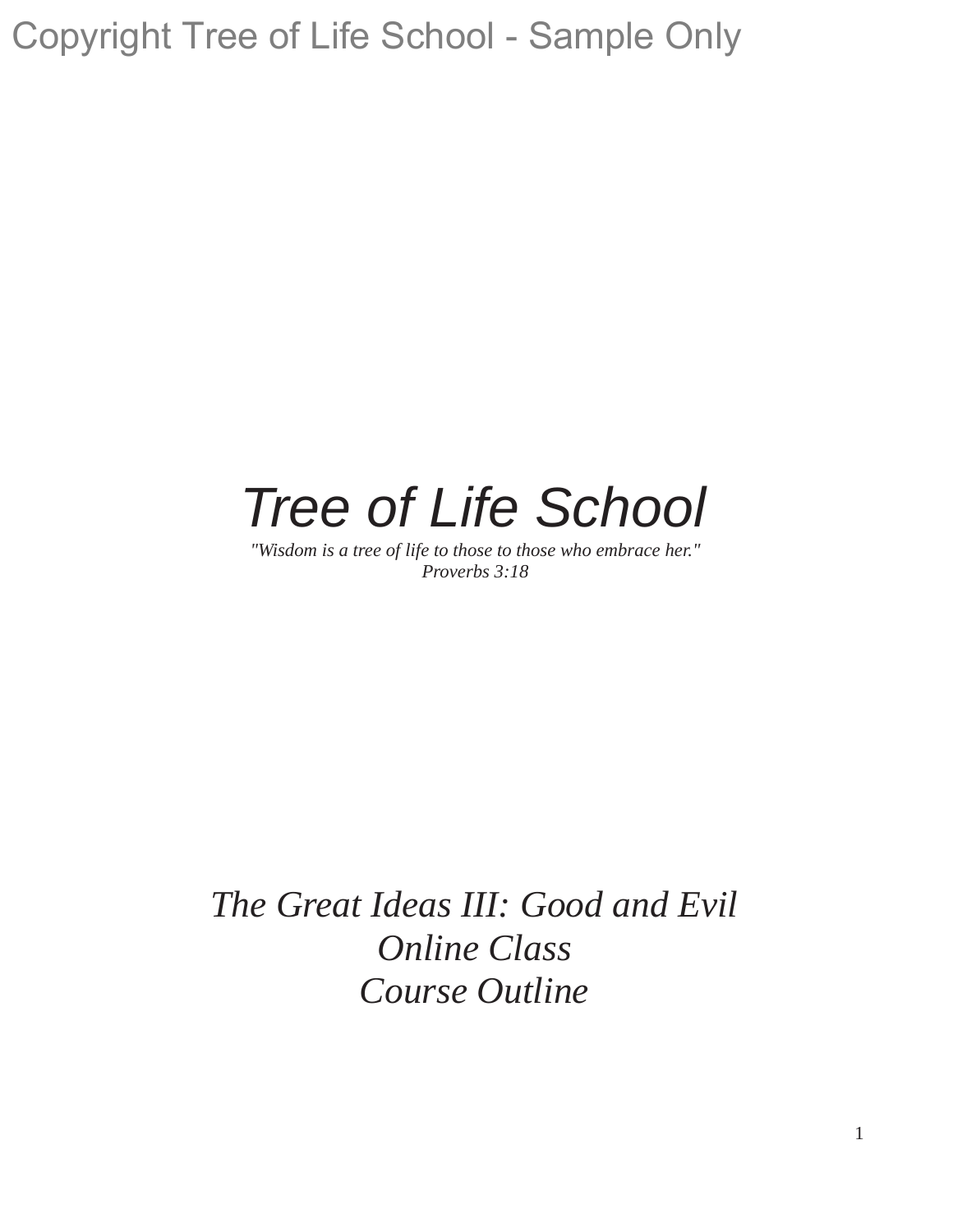### **Table of Contents**

| Introduction                                 | Page 4  |
|----------------------------------------------|---------|
| How to Work Through the Course               | Page 6  |
| <b>Calculating Your Final Grade</b>          | Page 7  |
| <b>Assignment Expectations</b>               | Page 8  |
| <b>Evaluative Comments and Grades</b>        | Page 8  |
| <b>Submitting Assignments for Evaluation</b> | Page 9  |
| <b>Course Calendar</b>                       | Page 12 |
| Daily Schedule                               | Page 14 |
| Personal Blog Post Assignment                | Page 28 |
| <b>Grade/Mark Sheet</b>                      | Page 29 |
| <b>Readings: Short Stories</b>               | Page 31 |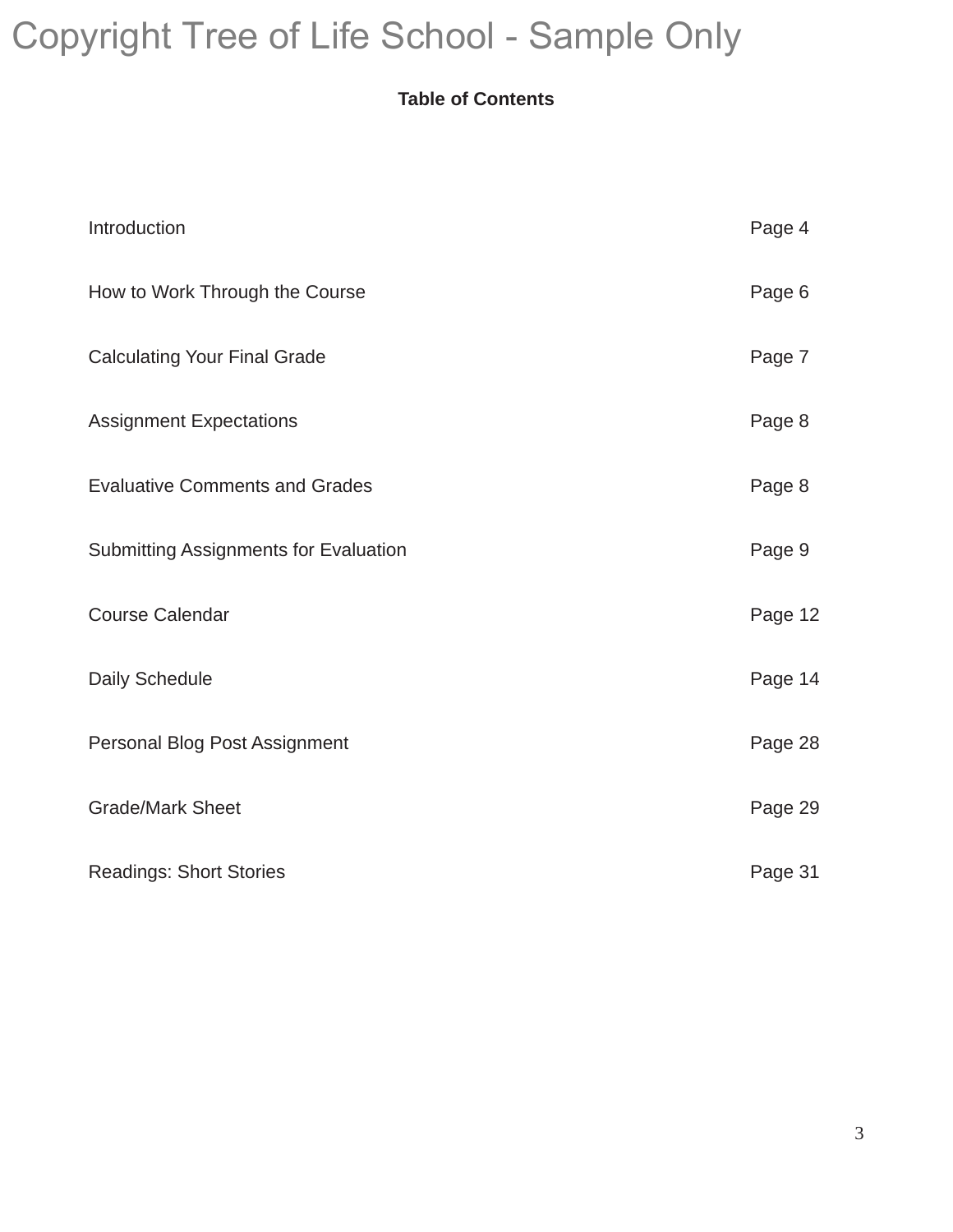#### **The Study of the Great Ideas in the Great Books**

**Introduction** 

A good education should include an opportunity for students to wrestle with some of the weighty questions that come with living. Who am I? Why am I here? Is there a God? Who is He? What does He require of me? What is valuable or worthwhile? What are the principles of right and wrong? For centuries great thinkers have proposed answers to these and other questions. The implications of their answers are all around us. We call it culture and Western Civilisation as it exists is a veritable cornucopia of competing worldviews – all of them out to get control of our minds and to move us to live as becomes a disciple of their way.

Surely, ideas have consequences. They do not exist in a vacuum. As one thinks, so he is. There can be little disagreement that the study of ideas is important. However, there are probably more than 400 basic ideas to explore and discuss. To look at them all would be to take the proverbial route that is a mile wide and an inch deep. Therefore, we have sought to help students understand what might be considered the most foundational of all these ideas: God and Man; Truth and Lies; Goodness and Evil; Beauty and Ethics. The order of the studies is significant as it follows, more or less, the progression of the Trivium; that is, grammar level understanding (God and Man) to rhetorical application in a look at what constitutes beauty and ethical living. Upon completion our hope is that students will be able to articulate that an understanding of truth, for example, significantly impacts the idea of what is good or even what is beautiful. Further an understanding of what is good will affect the view of what is right and wrong; what is just; what is freedom; what is equality. The connectedness goes on and on, becoming for the student his or her worldview; that is, how they will live in this present age.

In 2003 we launched our first level of *Tree of Life's Study of the Great Ideas Through the Great Books*. *The Study of the Ideas of God and Man* has proved to be challenging and stimulating for many students. In 2004 we introduced our second level: *The Study of the Ideas of Truth and Lies*, exploring some core questions that arise when young people begin to read critically. 2005 saw the addition of *The Study of the Ideas of Good and Evil*. Our four year study of the Great Ideas was rounded out with the completion of *The Study of the Ideas of Beauty and Ethics*. However, as students who have gone through every level have discovered, their wrestling with the Great Ideas has only begun. Enjoy the journey!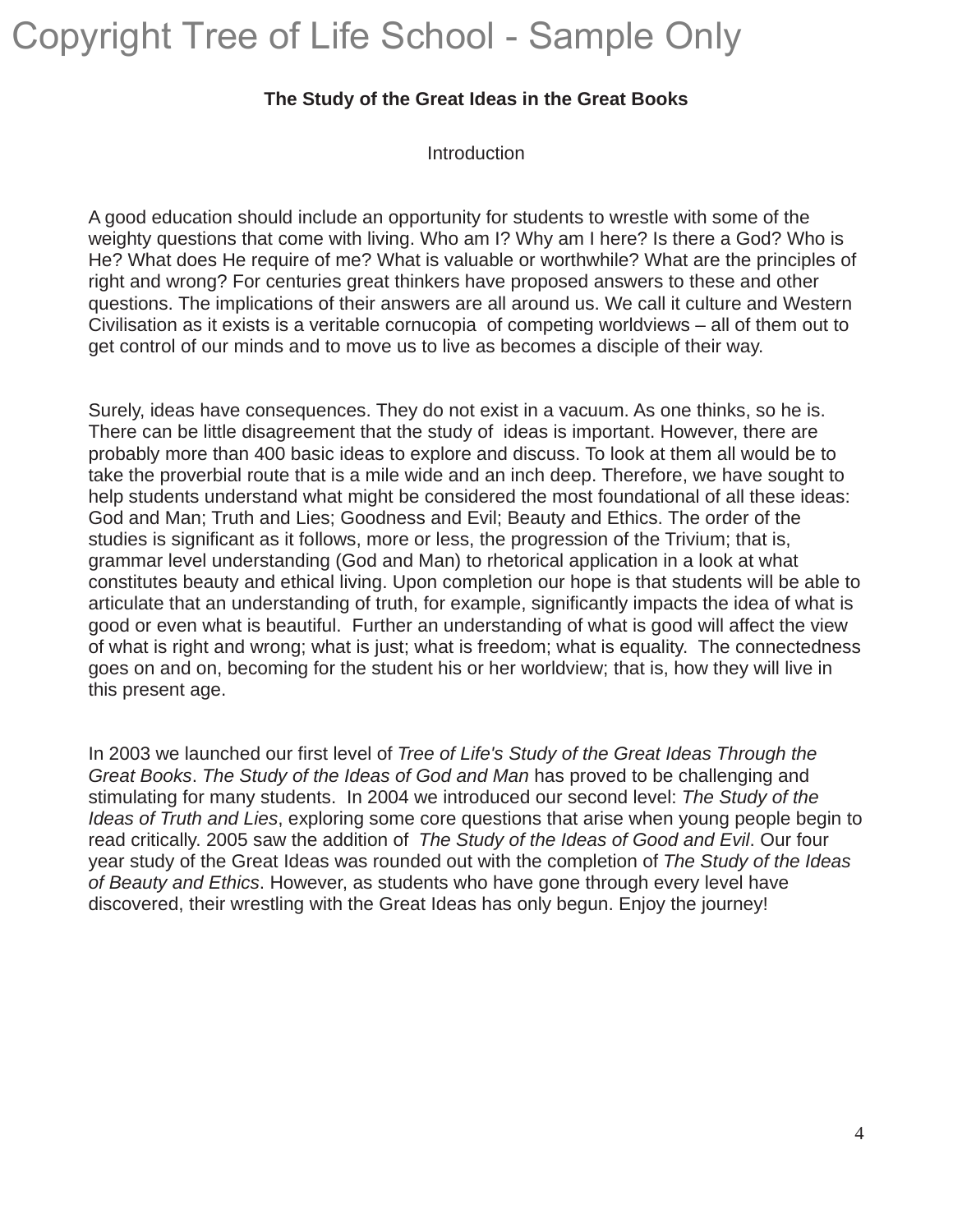#### **The Study of the Ideas of Good and Evil**

"I am the Alpha and Omega, The Beginning and the End, the First and the Last." Rev. 22:13

> "Man is the measure of all things." **Protagoras**

"I am the way, the truth, and the life." John 14:6a

> "You will not surely die." Satan (Gen. 3:4)

 $\ldots$ so sums up our study over the last two years of the ideas of God, Man, Truth, and Lies. But, what about the ideas of Good and Evil? We run into these words almost every day and across many disciplines. One can hardly consider studies in theology, ethics, psychology, politics, or art (just to name a few), without wrestling with questions about the existence and manifestation of Good and Evil. To be sure, what we come to believe about Good and Evil will have a bearing on how we relate to truth and falsity; beauty and ugliness.

Mortimer Adler sates, "The true is the good of our thinking and the beautiful is a quality that certain things have when they are good as objects of contemplation, love, or as production." While we might quibble with Adler's ideas of truth, goodness, and beauty, we should agree that we can better understand goodness and beauty in terms of truth, and truth and goodness in terms of beauty. While they can be considered separately, they are best understood in relation to one another. You will recall that one of the primary aims of the study of the Great Ideas through the Great Books is to contemplate what is True, what is Good, and what is Beautiful.

As you have probably predicted, our view of Good and Evil will be rooted in our concept of God and Man. The psalmist writes, "Oh give thanks to the Lord, for He is good!" (Psalm 136:1) This goodness of God expressed in this psalm is reiterated throughout Scripture. It is multi-faceted and speaks of God's sovereign redemptive love; His kindness and generosity to all His creatures; His pity to those in distress; His patience.

On the other hand if, like Protagorus, a person sees "man as the measure of all things", Good and Evil are not rooted in the character of a Supreme Being who has created man in His own image. These ideas then become, in the words of Montaigne, "in large part the opinion we have of them". Like Shakespeare's Hamlet we are free then to determine for ourselves what, if anything, is evil.

So the stage has been set and through the ages thinkers of all stripes have debated the existence, source, and effect of Good and Evil on our world. Some have sought the right application of Good for their own benefit; others for the Common Good of society; and the rest, the Greatest Good for the greatest number. Few have actually sought what they considered to be Evil. However, all, in one form or another, have had to decide on answer to key questions: Is there a God? If so, who is He? What is He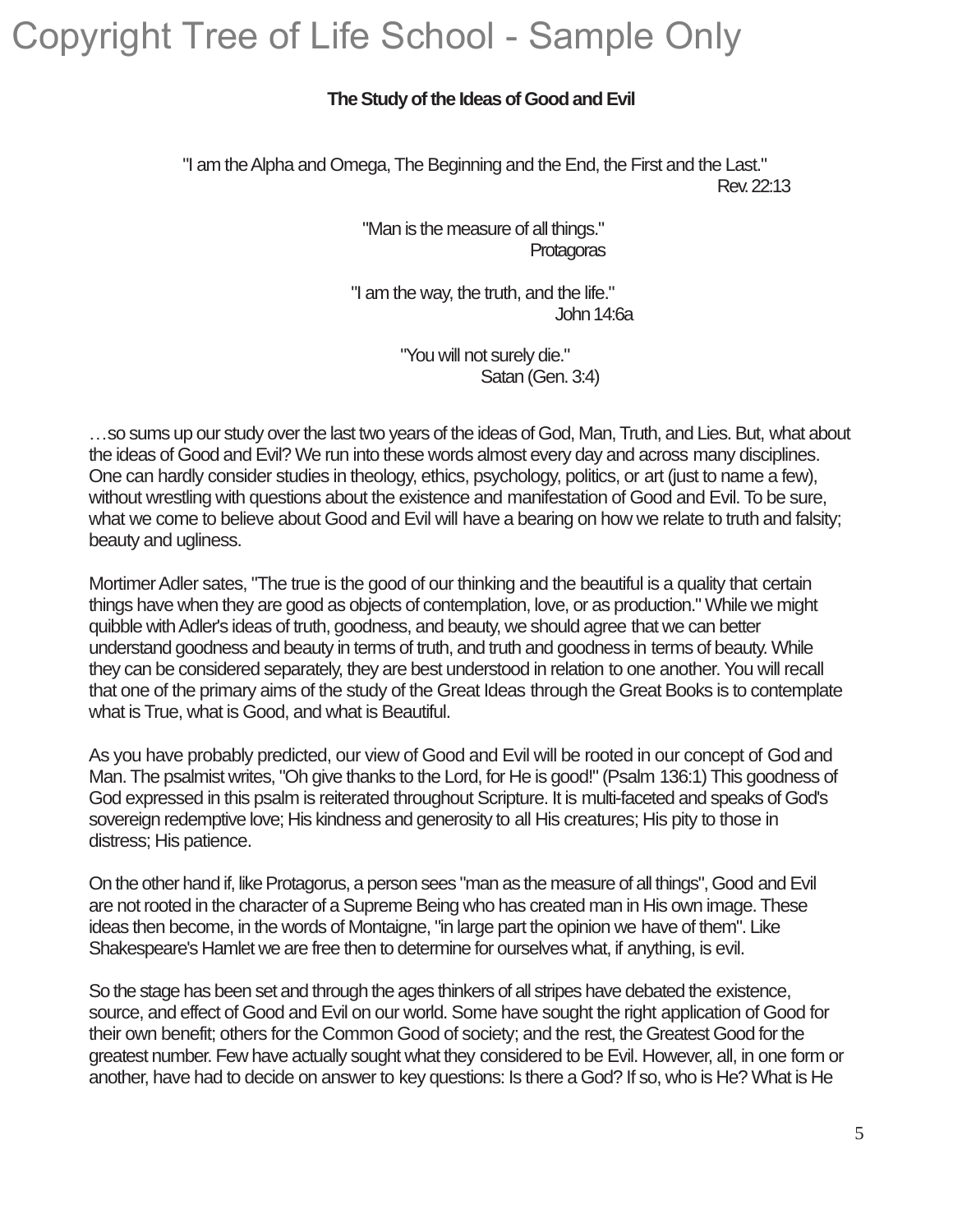like? What does He require of me? Does Truth exist? If so, how do I apply it to all areas of my life? They also probably wrestled with the same questions that you will tackle this year: Does Good and Evil exist? If so, what are their attributes? How do they affect my perception of the world? My actions? How am I to seek Good? What conflicts arise as I seek to do this?

"Hey, wait a minute!" you might be saying. "Haven't I already dealt with many of these questions in the books, poems, and stories that I've read over the last two years?" Congratulations! You're quite astute if this has occurred to you at any time while you've been reading this introduction. (That's the good news.) The better news is that you will, no doubt, re-visit many of the questions and ideas already studied and begin to explore their interconnectedness with this years' ideas of Good and Evil. Welcome to the Great Conversation! Uncle Screwtape will not be happy.

#### **Outline**

The following schedule is given in the hopes that it will help you work your way through the course requirements with greater ease than if left to set up your own schedule. You will of course understand that you might spend an entire year studying only one the required books - indeed with some you could spend a lifetime. However, it is not within the scope of this Great Ideas course to fully mine all that there is to learn from the books that you will read. It is hoped that you will certainly get something from them and, at the very least, that you will be less intimidated by the thought of tackling more of the great literature of Western civilization by the time you finish this year than you were before you started.

#### **How to Work Through The Course**

This course has been divided into a **140 day schedule**. This will allow the student to follow a **four-day school week** and still complete the course in a normal academic year. The **fifth day** of each week can used to **catch up on assignments**, do **extra reading**, or simply **take the day off** from the course. For the average student this may mean committing three hours or more each day to reading, answering questions, and preparing essays. You may even find that extra time will need to be spent completing the reading selections. That said, try to work on the material when you are freshest. The material demands your best and you will benefit most if you put an honest effort into the course work. Adherence to the schedule is particularly important because of the coordinated nature of blog postings and online discussions with the class. Care has been taken to provide specific instructions for each day's work. Therefore, **all work is to be completed in the order presented in the daily schedule**.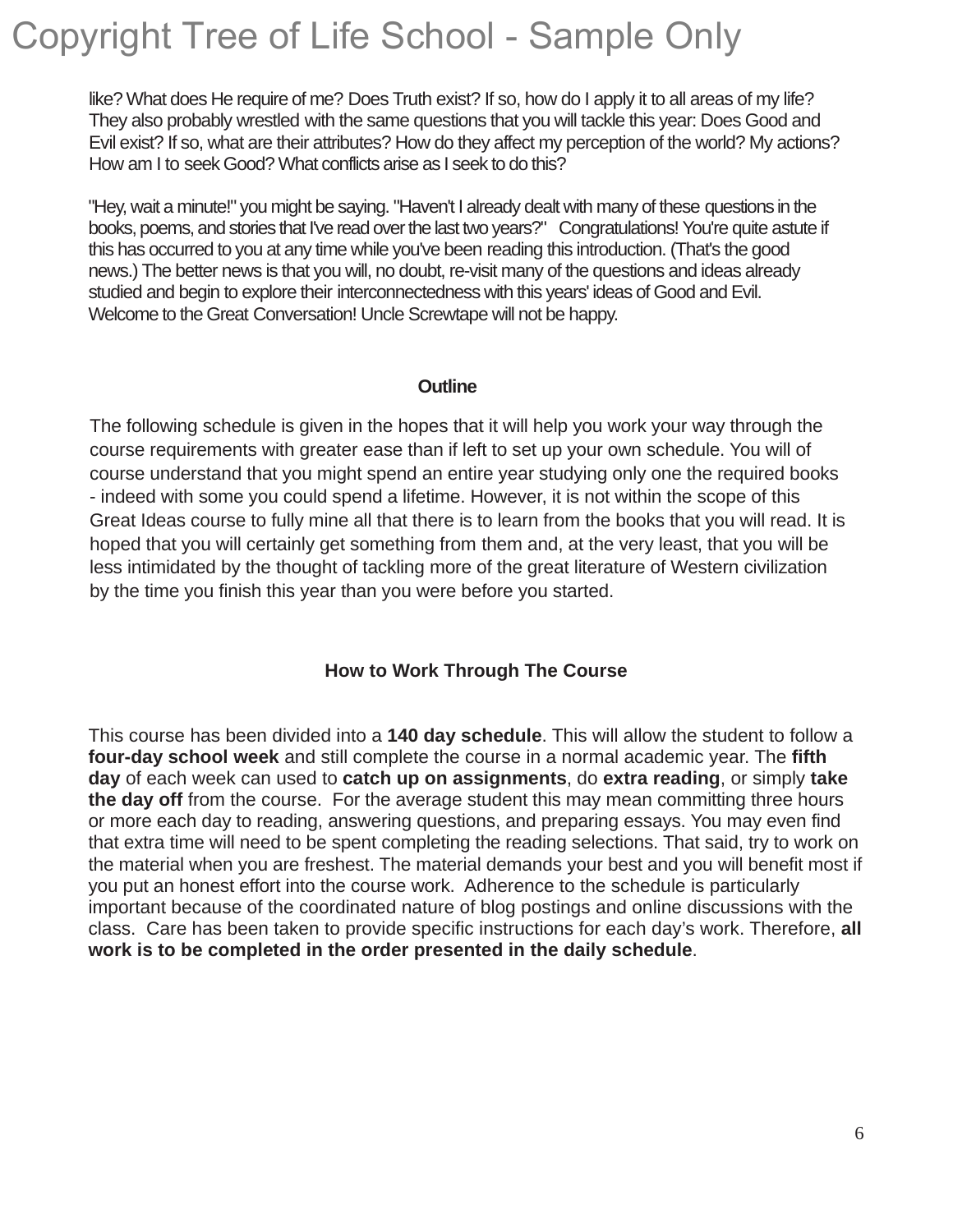#### **Calculating Your Final Grade**

Your final mark in the course will be based on the following percentages:

| <b>Assignments (9)</b>                  | 30% |
|-----------------------------------------|-----|
| <b>Formal Essays (4)</b>                | 35% |
| <b>Blog Posting and Discussions (8)</b> | 35% |

#### **Assignment Expectations in General**

#### **Tests**

Short answer tests should be written in complete sentences. Rarely should answers be more than a few sentences or a brief paragraph unless otherwise indicated. In these cases a short (one page) essay may be required to expand on the material learned throughout the year.

#### **Paragraph**

Well-written paragraphs contain a topic sentence that makes it clear what the thesis (purpose) of the assignment is. The student will then expand on this thesis, developing it so that the reader is led systematically through the argument until he/she arrives at the final sentence of the paragraph (the conclusion). It is here that the student will close his/her paragraph in a way that is appropriate to the topic.

**Poetry** or some other special type of assignment may require the student to do a bit of research into the vehicle that is being used to deliver the material. For example, if the student is required to write a sixteen line poem that is divided into four stanzas, with each line made up of a common meter and the entire poem having an obvious rhyme scheme, this may necessitate determining what these elements are before the assignment can be written. Students should understand concepts such as 'meter' and 'feet'.

A **report** may sound a lot like an essay to the student; however, we like to distinguish the two in this way. Reports are typically expository in nature and are based on the student researching a fact based topic, organising the material into a minimum of five paragraphs, then presenting it in a suitable style with all facts, quotes, and statistics properly footnoted. This type of assignment usually has little if any of the student's personal opinion in it. It is also rarely used on its own at the high school level of our course work since it is more typical of what we might ask a student from grades 6 to 8 (maybe 9) to do. In other ways it is the easiest way to teach and practice all of the basic elements needed to write excellent academic papers in the high school years (introduction, body, conclusion, footnotes,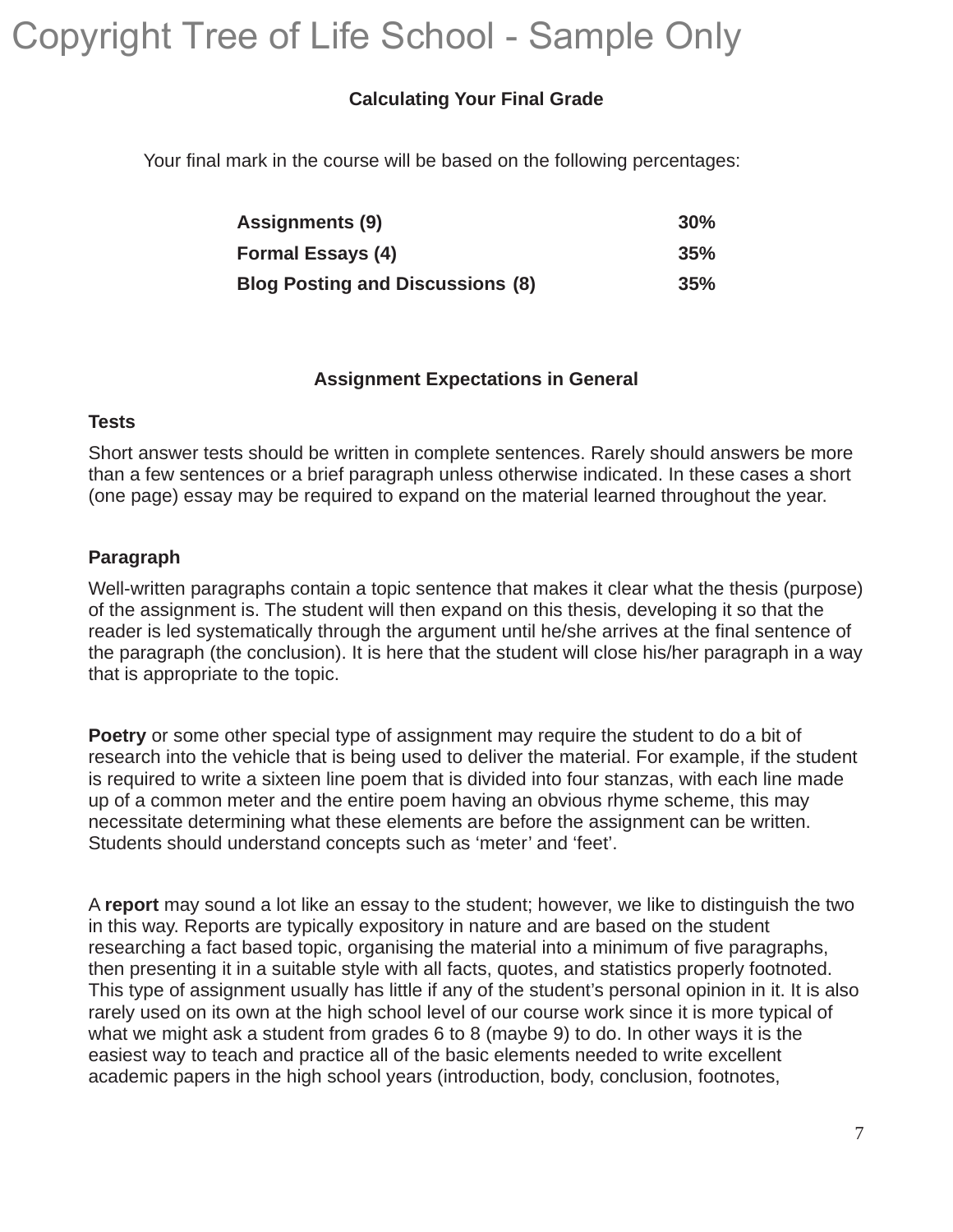bibliography, basic style elements). Typical types of report topics might include a cultural study of a country; three causes of a particular war or political situation; or five examples of foreshadowing in a novel.

An **essay** differs from a report in that it will offer much more analysis of the topic from the student's perspective and opinion. This analysis will certainly be based on the information that s/he has gathered and presented. However, the very nature of the question asked for the assignment will require the student to do more than simply present the facts. Either throughout the essay or in the conclusion the student will be offering opinions and commentary that shows s/he has looked at both sides of the issue and has something of his/her own to contribute to the discussion. Typical topics might include a discussion of whether Shakespeare was a racist based on a study of one of his plays; whether a certain treaty contributed to a war that followed its signing; or how a particular worldview has led to a specific problem in society.

**Personal essays** include narratives and descriptions. These may have a much more personal tone and be very subjective. They can be filled with dialogue, personal pronouns, colourful language, and all sorts of literary devices that might fall under the heading of creative writing. This type of writing is more frequent in our English Literature offerings and is learned specifically in our English II course.

**Academic style essays** (expository or persuasive) are written in a less personal way. In this type of essay the student should always avoid personal references to themselves and the reader, clichés and idiomatic language, or anything that might be construed as slangy/informal. This is often the hardest kind of writing for many students and it takes practice. However, this is where the give and take between student and evaluator is essential and has become one of the hallmarks of a *Tree of Life* education.

#### **Evaluative Comments and Grades**

At the high school level, students are given numerical grades for each of their tests and assignments. We try to be as objective as we can be, but much of what we do is subjective by nature and with several people evaluating work, some will give higher grades than others. We make every effort to be on the same page (so to speak) so that there is not a wide disparity in grades from subject to subject (especially in those areas where much written work is submitted). We also make every effort to communicate to the student what was positive about the assignment and what needs work. If there is a question about a grade or comment on an assignment, we encourage you to communicate this to us. The best way is to send an e-mail or return the assignment with a note attached the next time you send work by mail. This way we can make sure that the evaluator who can best answer your question is notified and can have the opportunity to review the question and assignment and get back to you with what will hopefully be a satisfactory explanation.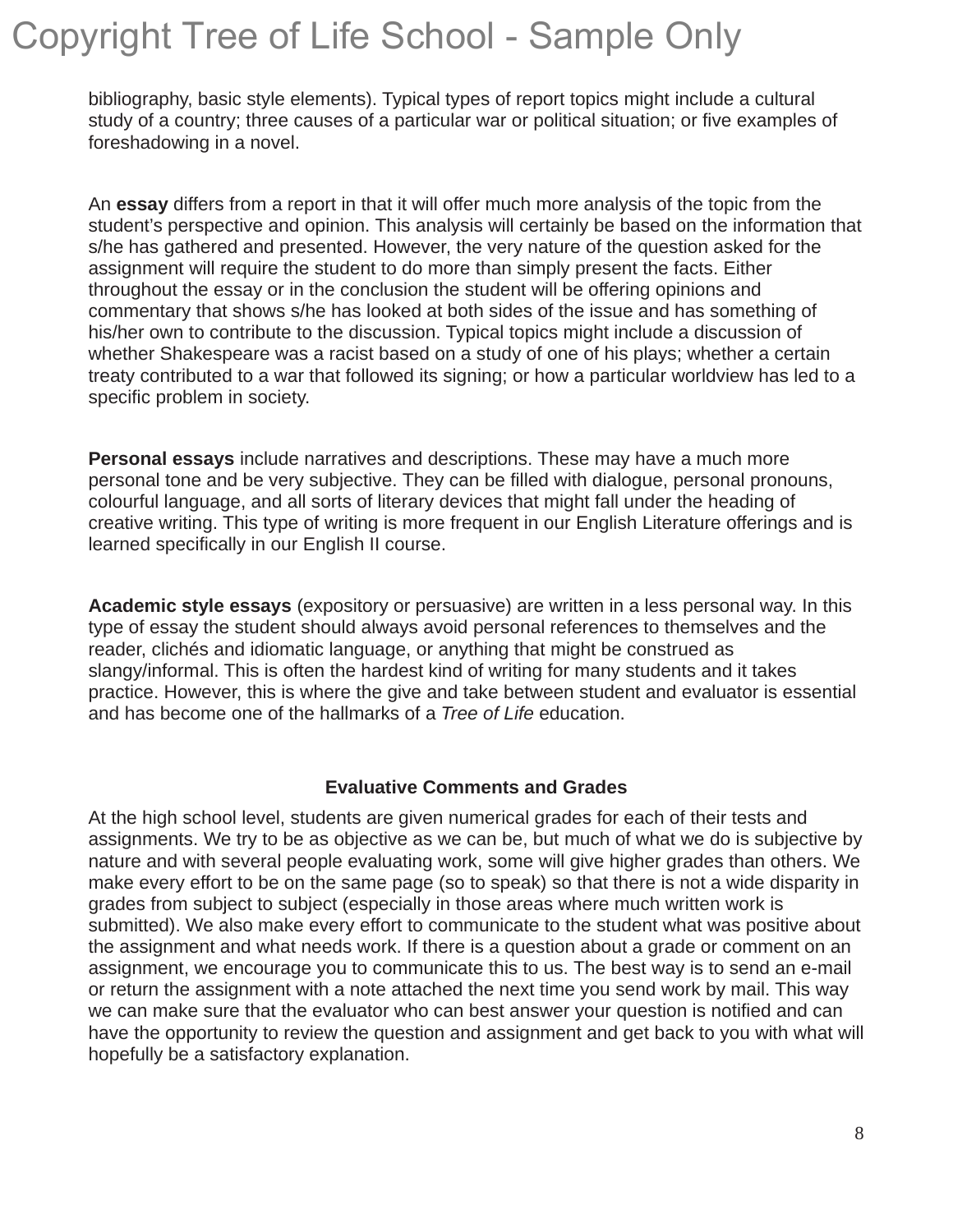Generally speaking, we employ the following percentages when marking work. We do not usually break down the mark to reflect this but hopefully the comments will reflect areas where the assignment may be improved.

> Introduction 20% Body 40% Conclusion 20% Style 10% Mechanics 10%

#### **Submitting Assignments for Evaluation**

#### **Email:**

This is our highly preferred mode of submission, due to low cost and faster return rate of graded assignments.

- 1. Save each individual assignment as a Microsoft Word document (Word Perfect is also acceptable) or as PDF. Do not save a batch of assignments in one file; this will be returned ungraded to you. Entire Study Guides for Great Ideas courses should also be sent as individual files.
- 2. Name the file with your name, the course, and the assignment number. For example, "John Doe WH I Essay 4" or "Sally Brown GI I Confessions Study Guide".
- 3. Attach each assignment in a **separate email to** evaluation@treeoflifeathome.com **The subject line of your e-mail should be the same as the file name of your assignment.**  This helps us organise the work and be sure it gets to the proper evaluator.

#### **Regular mail:**

Be sure *all* work is clearly labelled with your full name, course name, and assignment. Also, be aware this mode of submission will have the longest turnaround time.

Address: Tree of Life

 443 Weston Road Weston, NB E7K 1B1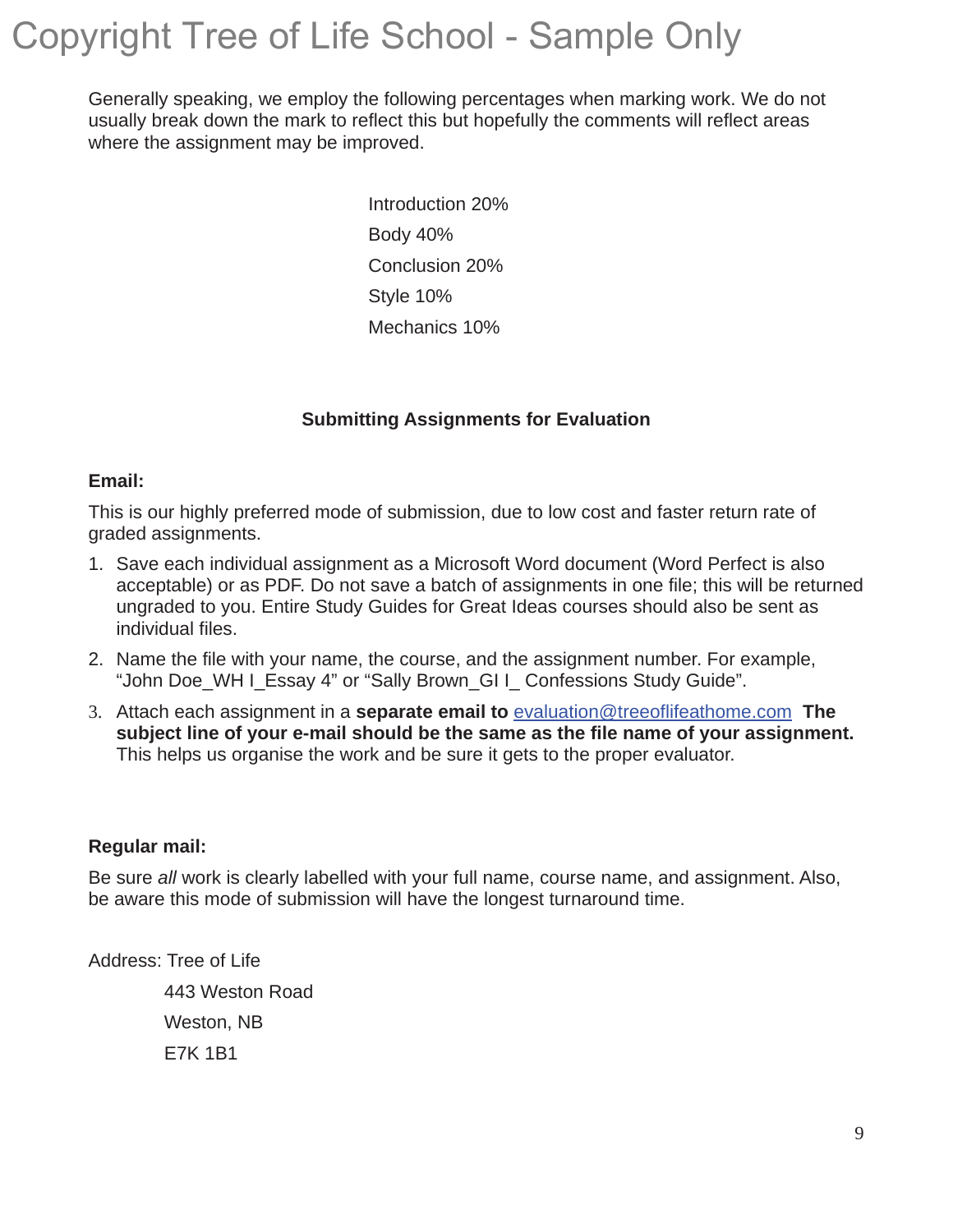#### **Requirements:**

- 1. Assignments that do not satisfactorily adhere to these guidelines may be returned ungraded!
- 2. Length of assignments will vary based on the nature of the topic. The student ought to always answer in complete sentences, full paragraphs (generally 5 to 9 sentences), or well-structured essays. Almost all assignments require the essay format to complete the requirements.
- 3. Essay requirements
	- a. Use only Times New Roman or Ariel black font, size 12. Avoid colours. Text should be double-spaced.
	- b. The essay format includes a well-written introductory paragraph that will set the context for the essay and end in a clear thesis statement. It will also have a *minimum* of three paragraphs (but usually more) that will develop the thesis fully within the context of the assignment. It will end with a concluding paragraph that will satisfactorily bring the essay to a close.
	- c. Title page. Include essay title, student name, course name, assignment number, and date.
	- d. Footnotes and bibliographies. Personal essays may be an exception, but the bulk of every academic essay is based on research that the student has learned from another source. Presenting this information in either quoted or paraphrased version without providing the proper citation is known as plagiarism. The student may think that s/he is sounding brilliant but this will get you kicked out of university (at worst) and significantly lower your mark (at best). The source for direct quotes or paraphrases should be cited at the bottom of the page in a footnote. The bibliography includes any and all resources used (regardless of whether they appear in your footnotes) and is placed on a separate page at the end of the essay.

#### **Specific Guidelines:**

#### **The Title Page**

Each assignment should have a title page with the essay title, student name, course name, assignment number, and date clearly displayed.

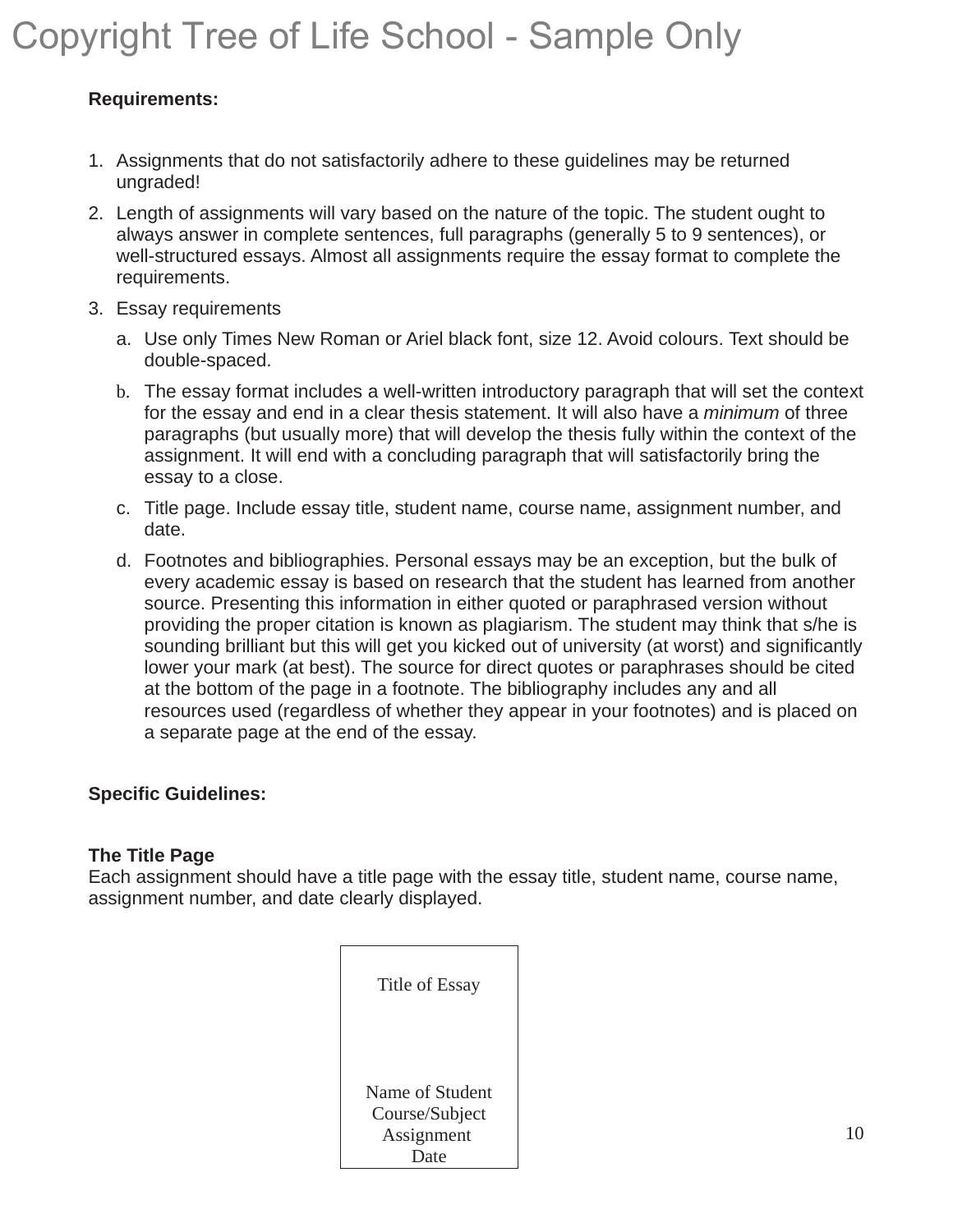#### **Footnotes**

There are far too many situations that need to be footnoted to show here, but below you will find some of the common examples that will show up in most research reports. Use the "Insert Reference" or "Insert Footnote" feature of your word processer to automatically insert the footnote number as well as place the citation correctly at the bottom of the page.

| <b>Book</b>        | <sup>1</sup> Tom Smith, <i>Skating to the Music</i> (Hogtown: Ice Palace Publishers, |  |  |
|--------------------|--------------------------------------------------------------------------------------|--|--|
|                    | $2010$ ) 45.                                                                         |  |  |
| Magazine           | <sup>2</sup> Sally Smith, "Skating Is My Life," Skating Magazine 12 May 2009: 20-24. |  |  |
| Newspaper          | Same basic format as that of magazine.                                               |  |  |
| TV or Radio        | <sup>4</sup> "An Interview with Zeke," Skaters' Forum, CBC, Toronto, 12 March 2010.  |  |  |
| Personal Interview | $5$ Bill Jones, personal interview, 23 August 2011.                                  |  |  |
| Internet           | <sup>6</sup> Tom Camelspin, "Jumping for Glory", www.skate.com, 10 January, 2010.    |  |  |

#### **Bibliography**

If you have used the ideas of others to help you form your thoughts for your essay, you need to cite them at the end of your essay in the bibliography. The format for the bibliography is different than for footnotes; merely copying and pasting your information will not be adequate.

Following you will find some common examples to help you.

| <b>Book</b>                 | Smith, Tom. Skating to the Music Hogtown: Ice Palace<br>Publishers, 2010.                                                                                                           |  |
|-----------------------------|-------------------------------------------------------------------------------------------------------------------------------------------------------------------------------------|--|
| Work from Anthology         | Clark, Jim. "Working the Judges." Anthology of Skating Poems.<br>Editor John Doe. Boston: Ice Palace Publishers, 2001. 354.                                                         |  |
| Article from Reference Book | "Figure Skating," Big City Encyclopedia. 1988 ed.<br>Reference on CD-ROM Macrotuff Multimedia Encyclopedia.<br>Computer Software. Hogtown, ON: Macrotuff Software, 2001.<br>CD-ROM. |  |
| Magazine                    | Smith, Sally, "Skating Is My Life," Skating Magazine 12 May<br>2009: 20-24.                                                                                                         |  |
| Newspaper                   | Same basic format as that of magazine.                                                                                                                                              |  |
| TV or Radio                 | "An Interview with Zeke," Skaters' Forum, CBC, Toronto, 12<br><b>March 2010.</b>                                                                                                    |  |
| Personal Interview          | Bill Jones, personal interview, 23 August 2011.                                                                                                                                     |  |
| Internet                    | Camelspin, Tom, "Jumping for Glory", www.skate.com, 10<br>January, 2010.                                                                                                            |  |
| <b>Oral Presentation</b>    | Champ, Ima. Speech. NB Figure Skating Convention,<br>Fredericton, 21 May, 2002                                                                                                      |  |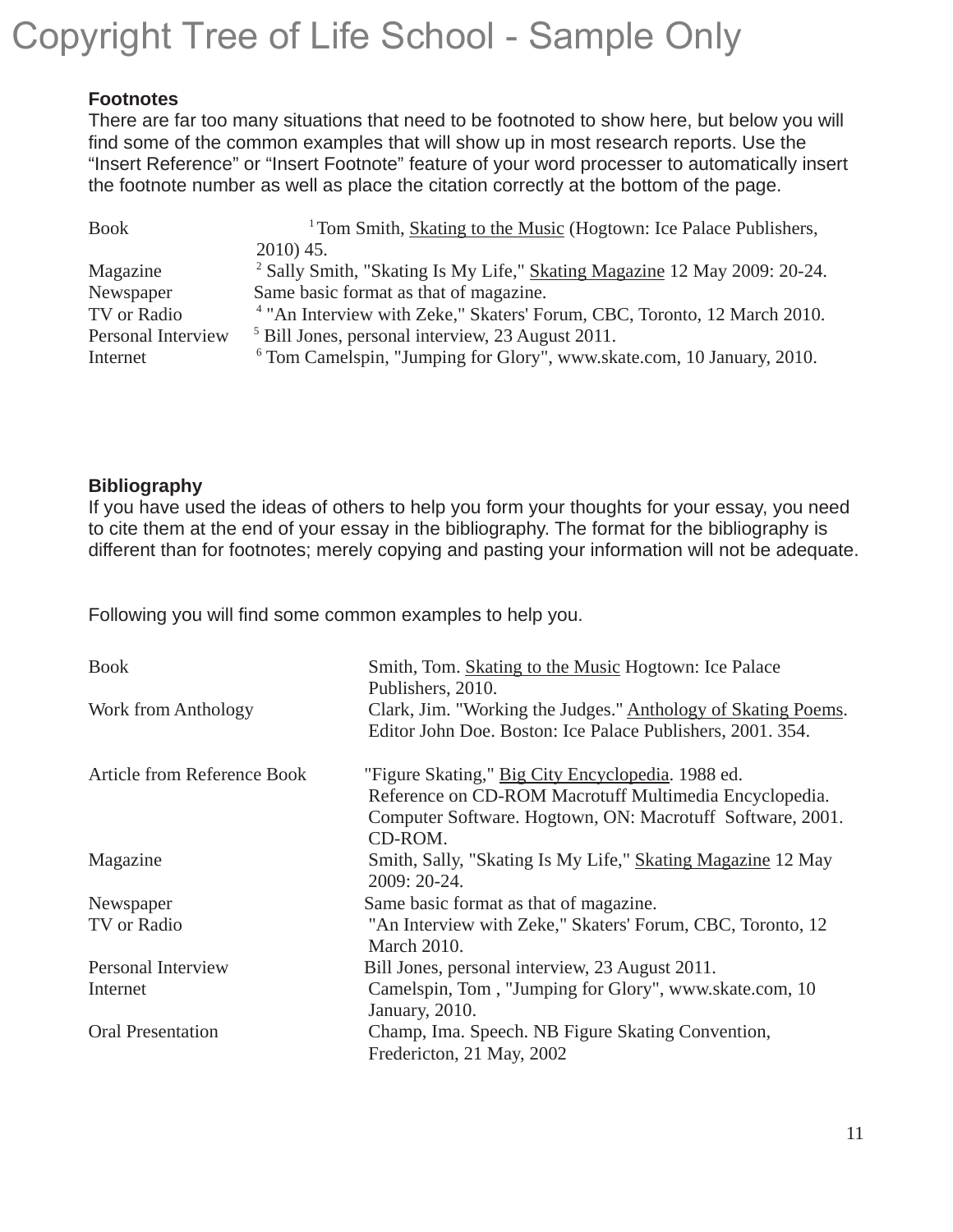### **Course Calendar**

| <b>Week</b><br># | <b>Start</b><br><b>Date</b> | <b>Work/Assignment</b>                                                                                                                        | <b>Current Reading</b>                          |
|------------------|-----------------------------|-----------------------------------------------------------------------------------------------------------------------------------------------|-------------------------------------------------|
| $\mathbf{1}$     | Sept. 3                     | Course Introduction / Blog Bio / How to Read a<br>How to Read a Book<br><b>Book Assignment (due Sept. 11)</b><br><i><u><b>Ivanhoe</b></u></i> |                                                 |
| 2                | Sept. 9                     | <i>Ivanhoe</i><br><b>Finish HTRAB Assignment</b><br>Ivanhoe Essay (due Sept. 27)                                                              |                                                 |
| 3                |                             | Sept. 16 Iliad study guide<br><b>Iliad</b>                                                                                                    |                                                 |
| 4                |                             | Sept. 23   Iliad study guide<br><b>Iliad</b>                                                                                                  |                                                 |
| 5                |                             | Sept. 30 Iliad study guide (due Oct. 12)<br><b>Iliad</b>                                                                                      |                                                 |
| 6                | Oct. 7                      | <b>Iliad Blog Discussion #1</b>                                                                                                               | start Short Stories                             |
| $\overline{7}$   | Oct. 14                     | <b>Short Story Unit</b>                                                                                                                       | <b>Short Stories</b>                            |
| 8                | Oct. 21                     | <b>Short Story Unit (due Oct. 26)</b>                                                                                                         | (start Beowulf)                                 |
| $9\,$            | Oct. 28                     | Beowulf reading (optional study guide)                                                                                                        | <b>Beowulf</b>                                  |
| 10               | Nov. 4                      | Beowulf reading / Blog Discussion #2                                                                                                          | <b>Beowulf</b>                                  |
| 11               | <b>Nov. 11</b>              | Discussion cont'd / Sir Gawain reading                                                                                                        | start Sir Gawain                                |
| 12               | <b>Nov. 18</b>              | Sir Gawain Essay (due Nov. 23)                                                                                                                | <b>Sir Gawain</b>                               |
| 13               | <b>Nov. 25</b>              | Bible study guide*                                                                                                                            | Job                                             |
| 14               | Dec. 2                      | Bible study guide* (due Dec. 7)                                                                                                               | Job, start Hamlet                               |
| 15               | Dec. 9                      | Hamlet reading                                                                                                                                | Hamlet                                          |
| 16               | Dec. 16                     | <b>Hamlet Blog Discussion #3</b>                                                                                                              | <b>Ideal Husband</b>                            |
|                  |                             | <b>During Christmas Break</b><br>and first week of January                                                                                    | read Ideal Husband,<br><b>Wuthering Heights</b> |

\* one of these study guides may be replaced by a Personal Blog Post Assignment. See page 28.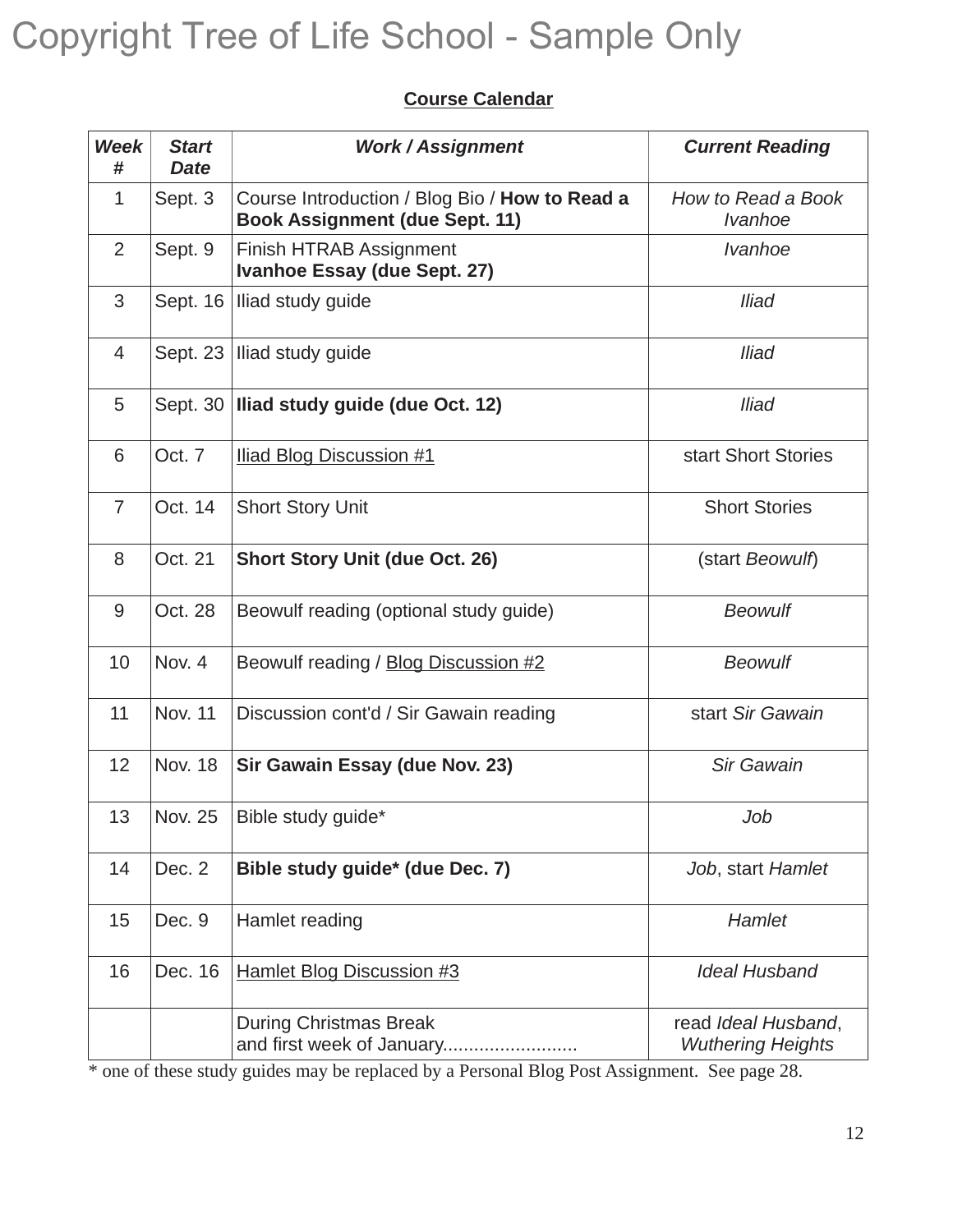| 17 | Jan. 6        | Ideal Husband Assignment (due Jan. 11)                                   | Macbeth                       |  |
|----|---------------|--------------------------------------------------------------------------|-------------------------------|--|
| 18 | Jan. 13       | Macbeth reading (optional study guide)<br><b>Macbeth</b>                 |                               |  |
| 19 | Jan. 20       | <b>Macbeth Blog Discussion #4</b>                                        | read Wuthering Heights        |  |
| 20 | Jan. 27       | <b>Wuthering Heights Assignment (due Feb. 1)</b>                         | <b>Wuthering Heights</b>      |  |
| 21 | Feb. 3        | Screwtape Letters study guide*<br><b>Screwtape Letters</b>               |                               |  |
| 22 | Feb. 10       | Screwtape Letters study guide* (due Feb. 15)<br><b>Screwtape Letters</b> |                               |  |
| 23 | Feb. 17       | <b>Great Divorce reading</b><br><b>Great Divorce</b>                     |                               |  |
| 24 | Feb. 24       | <b>Great Divorce Blog Discussion #5</b><br>(start Lord of the Flies)     |                               |  |
| 25 | Mar. 3        | Essay on Good and Evil (due Mar. 15)<br>Lord of the Flies                |                               |  |
| 26 | Mar. 10       | Break Week (can be taken during March)                                   |                               |  |
| 27 | Mar. 17       | Lord of the Flies Assignment (due Mar. 22)                               | start Poetry / Moby Dick      |  |
| 28 | Mar. 24       | Poetry Blog Discussion #6                                                | Poetry, Moby Dick             |  |
| 29 | Mar. 31       | Institutes study guide                                                   | <b>Institutes / Moby Dick</b> |  |
| 30 | Apr. 7        | Institutes study guide (due Apr. 19)                                     | <i><b>Institutes</b></i>      |  |
| 31 | Apr. 14       | Moby Dick Blog Discussion #7                                             |                               |  |
| 32 | Apr. 21       | Universe Next Door study guide*                                          | <b>Universe Next Door</b>     |  |
| 33 | Apr. 28       | Universe Next Door study guide*                                          | <b>Universe Next Door</b>     |  |
| 34 | May 5         | Universe Next Door study guide* (due May<br>10)                          | <b>Universe Next Door</b>     |  |
| 35 | <b>May 12</b> | Good and Evil Final Essay (due May 24)                                   |                               |  |

\* one of these study guides will be replaced by a Personal Blog Post Assignment. See page 28.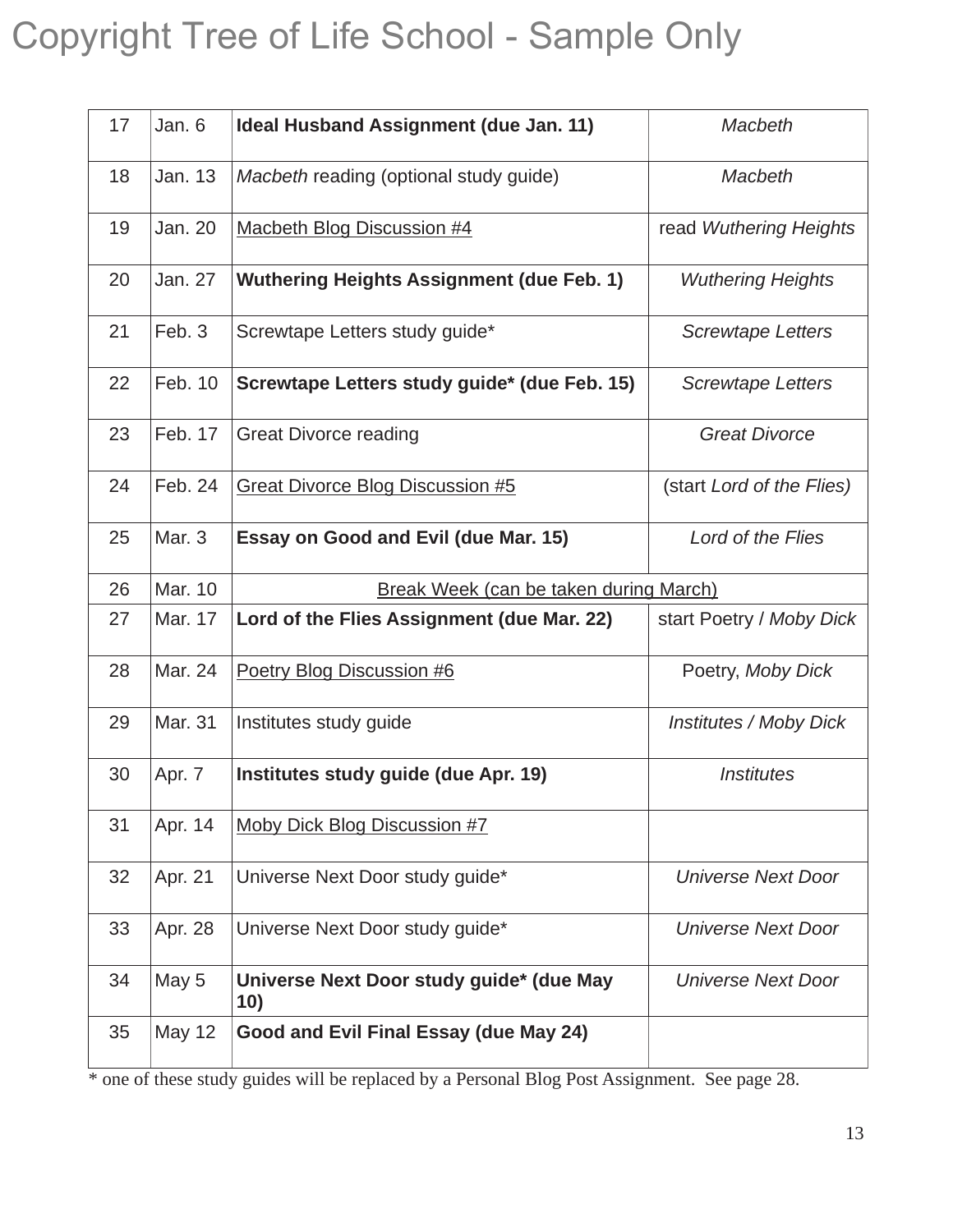### **DAILY SCHEDULE**

#### WEEK 1 - SEPT. 4 (start on Tuesday in lieu of Labour Day)

Day 1 - Welcome to the Great Ideas III: Good and Evil course! To get started, please read these instructions and guidelines for course.

- 1. Make every effort possible to stay on schedule with reading and assignments. The schedule is especially important for blog assignments so that you can share with the class at the same time. Due dates for non-blog assignments are only recommended so that you stay on track.
- 2. The book readings usually come before the assignments on the schedule by one week. Give yourself plenty of time to comfortably read the books so that you are prepared for the given assignment. It is suggested that you read the novels during recreational, "non-school time" during your day.
- 3. The tutor is the evaluator for the course and will moderate online blog discussions, answer any questions about reading or assignments, and provide regular feedback to you. If you fall behind in the schedule or have any problems, tell the tutor. The tutor will also keep a Class Blog (address to be announced) with reminders, announcements, and additional instructions as the course proceeds. Check there regularly. Also, all of the assignment files in PDF and DOC can be accessed through the class blog from the Tree of Life website.
- 4. Since the blog discussions are an integral part of the course, it is important that online communication with fellow students be respectful, constructive, and done in love. Keep these things in mind:

- Remember that we are all learning at different levels and so we must respect each other and our varying abilities.

- It is okay to correct someone on a fact or statement. Use kind words.

- There will be times when disagreement arises on certain ideas; some students will have different perspectives that are not always apparent. It is useful to talk about these things and ask questions to better understand what someone means. It is okay to say that you disagree but first make sure you understand what the other person is saying. Whenever you disagree, you should explain why. Be open to changing your thoughts on some things.

- Finally, consult Proverbs 15-18 for some basic principles in good communication. Especially consider the following Proverbs: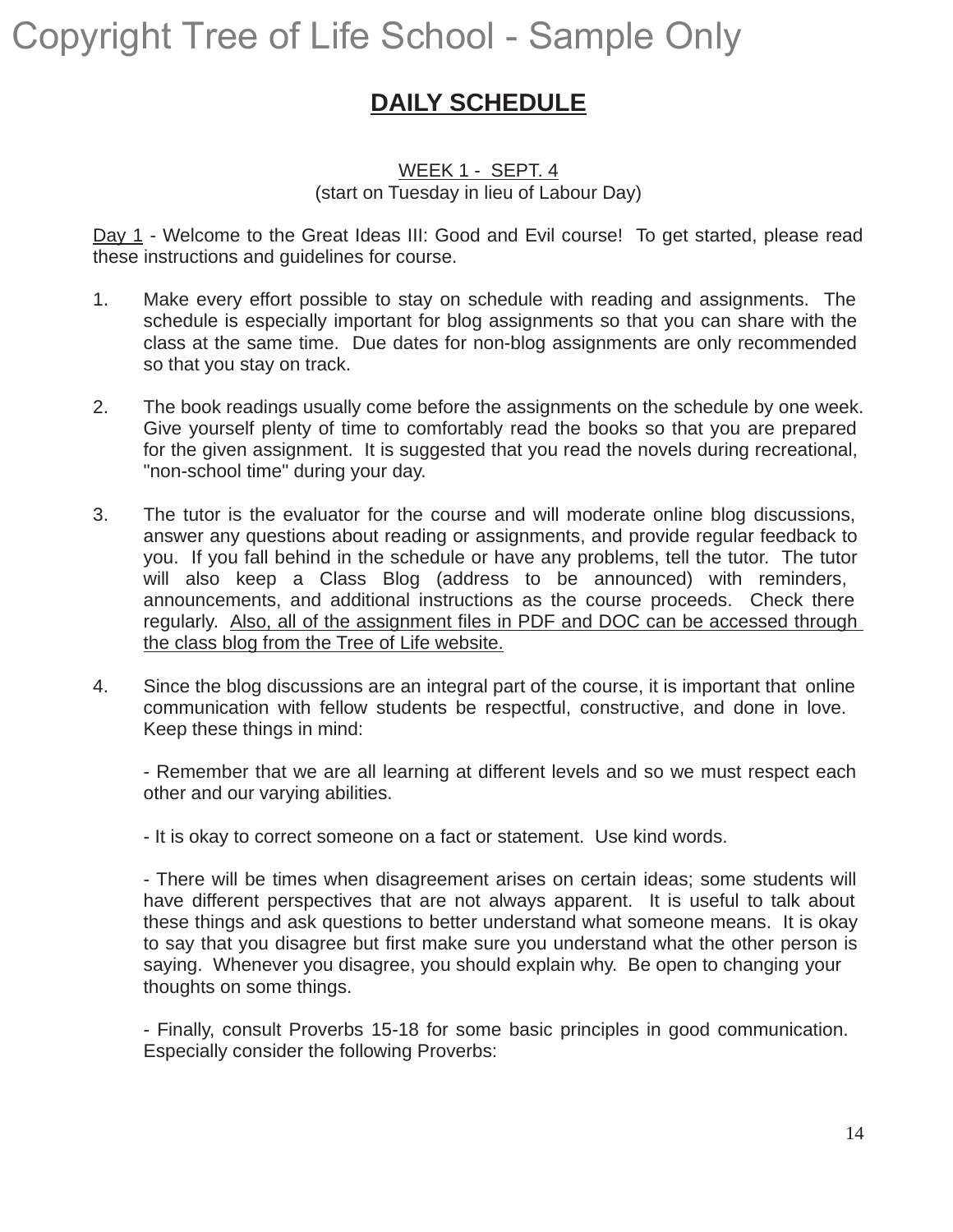*Whoever restrains his words has knowledge, and he who has a cool spirit is a man of understanding. (Proverbs 17:27)*

*A fool takes no pleasure in understanding, but only in expressing his opinion. (Proverbs 18:2)*

*Before destruction a man's heart is haughty, but humility comes before honor. If one gives an answer before he hears, it is his folly and shame. (Proverbs 18:12-13)*

5. After you have posted a blog entry, you will exchange comments, questions, and additional discussion on these topics. There is no set number of responses or words you must post, but marks will be based on your level of participation and the content of responses. The blog discussions will sometimes precede formal essays. Use these discussions as a chance to gain writing ideas and a greater understanding of the Great Ideas topics.

Today, read the instructions and follow the Study Guide for *How to Read a Book* (see the PDF file online). You will be reading from chapters 13 to 19 and completing the first assignment this week.

Finally, you should also begin reading *Ivanhoe* during your recreational reading time over the next couple of weeks. The first essay of the course will deal with this historical novel.

Day 2-4 - Continue working through *How to Read a Book* and the study guide. **When complete, submit this assignment by Sept. 11.**

If you haven't already done so, create a simple biographical blog post to introduce yourself to your classmates.

#### WEEK 2 - SEPT. 9

Day 5 - If you haven't already done so, finish off the study guide for How to Read a Book (due by Sept. 11).

Even if you aren't done reading *Ivanhoe*, start putting together some ideas for your essay on this novel. Look at the essay question below and collect examples, quotations, and points from the book to support your thesis.

*Novels lend themselves to a portrayal of the classic conflict of Good vs. Evil. Perhaps one of the best novels to illustrate this is Walter Scott's timeless tale, Ivanhoe. In it he weaves incredible feats of courage by men of renown, deceit and intrigue, charity and prejudice, love and hate, and characters who either stand for or fall by their principles. While many today might roll their eyes at some of the platitudes presented*